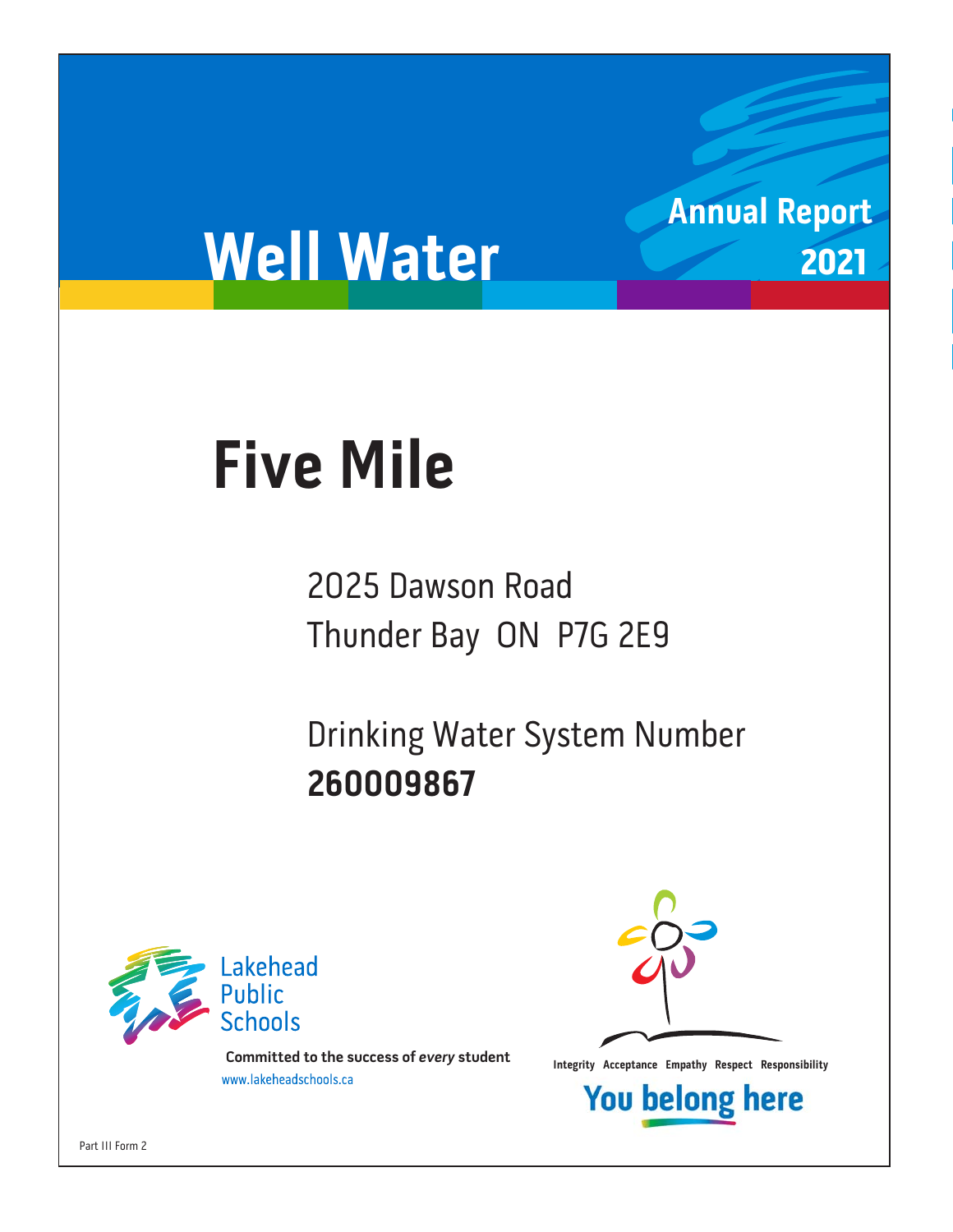## **ANNUAL WELL WATER REPORT**

#### **LAKEHEAD DISTRICT SCHOOL BOARD**

### **FIVE MILE PUBLIC SCHOOL 2025 DAWSON RD. THUNDER BAY, ONT. P7G 2E9**

Drinking-water System Number: **260009867** The Period being reported: **January 1 2021 TO December 31 2021**

Waterworks Type (O. Reg. 170/03**): SMALL NON-MUNICIPAL NON-RESIDENTIAL DESIGNATED FACILILTY**  Population Served: **260**

Maximum flow rate Capacity**: 2.83 Litres per second**  Is this drinking-water system seasonally operated? **NO** Area serviced by the Drinking-water system: **SCHOOL**

*The following questions about designated and public facilities are for Small municipal non residential systems only* 

Number of designated facilities served by the drinking-water system: **ONE** Name of each designated facility**: FIVE MILE PUBLIC SCHOOL** Address of each designated facility **2026 DAWSON RD, THUNDER BAY, ONT.** Interested Authority for each designated facility served: **MINISRTY OF EDUCATION**

### **1. DESCRIPTION OF THE SYSTEM:**

Source(s) of raw water:

 $\checkmark$  Groundwater Surface Ground water under direct influence of surface water

If the source is groundwater or GUDI: Groundwater: **YES** : GUDI: **NO**: Number of wells**: ONE**

Sample location names: Raw: **WELL OUTLET** Treated Water Distribution Point**: CLASSROOM** List of chemicals used: **CHLORINE**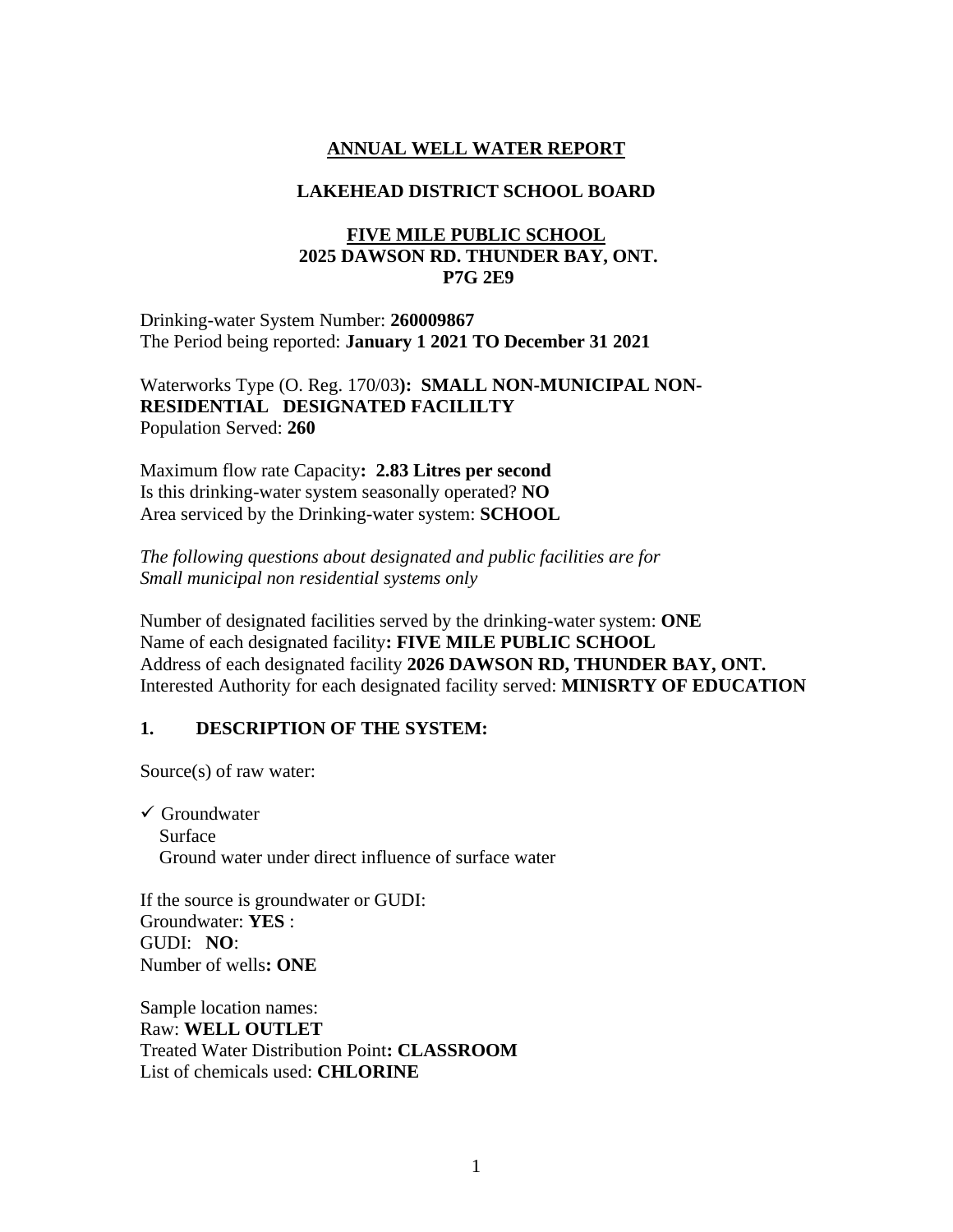Does the Drinking-water system have disinfection: **YES**

Disinfection methods: (Check the boxes that apply)

# ✓ **Chlorination**

- □ Chloramination
- □ Chlorine Dioxide
- □ Ozonation
- □ UltraViolet
- $\Box$  Others Specify

# Treatment type: (Check the boxes that apply)

- □ Coagulation
- □ Flocculation
- □ Sedimentation
- □ Filtration
- □ Filter Medium
- □ Membrane Filtration
- □ Membrane Filtration Type
- □ Alkalinity Adjustment
- □ pH Adjustment
- □ Clarifier- Sludge Blanket
- $\Box$  Clarifier Upflow
- □ Dissolved Air Flotation
- □ Fluoridation
- □ Iron Sequestering
- □ Softening
- □ Stripping
- ✓ **Taste and Odour Control**
- □ Zebra Mussel Control

# 2. **Adverse Results**

Total number of adverse results during this reporting period for microbiological, chemical, chlorine residual, malfunction of other disinfection equipment, turbidity:

No Adverse conditions for this reporting period.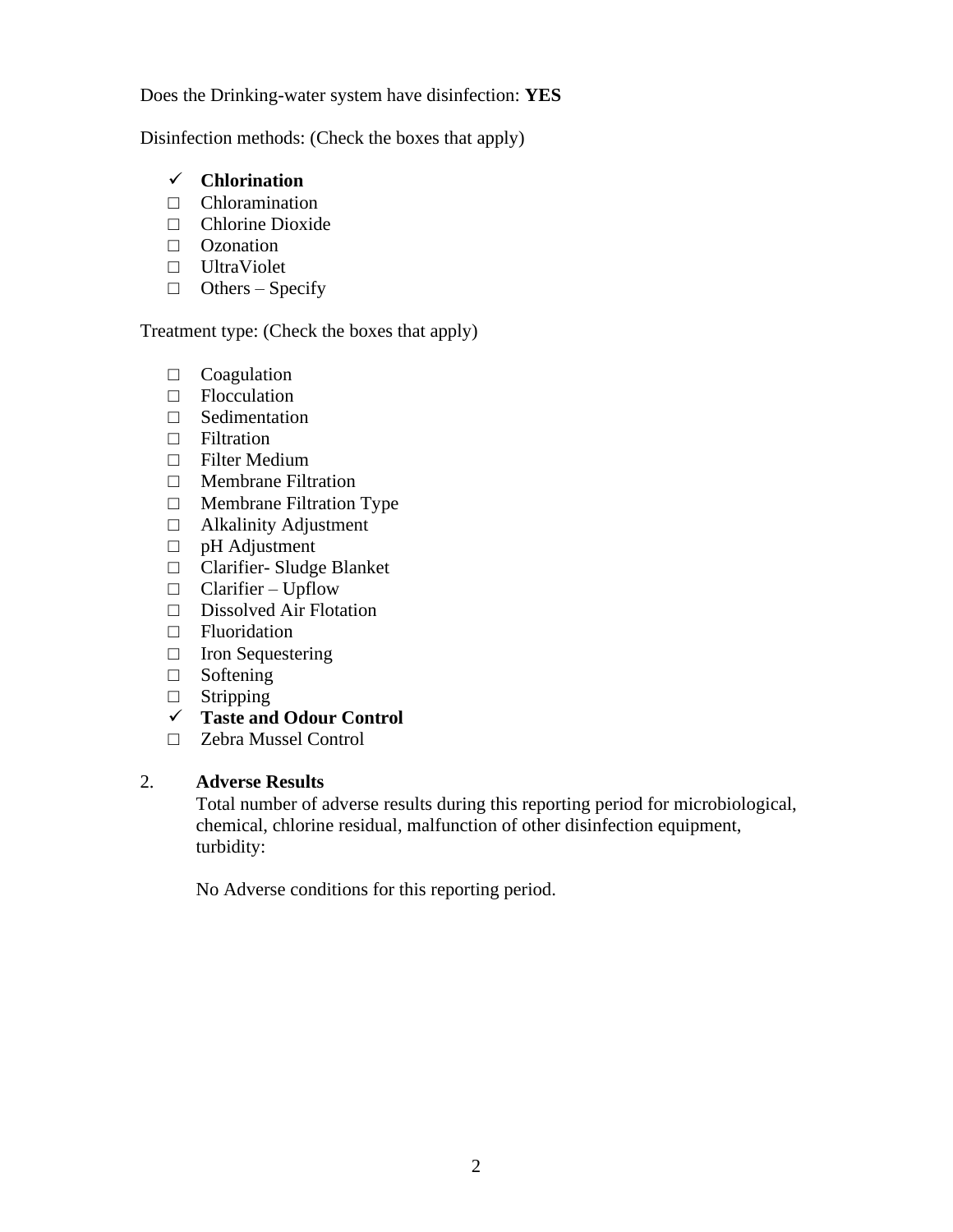# 3. **Summary of results**

| .<br>Type    | Number of<br>samples taken | Range of<br>E. coli or<br>Fecal results<br>$(Min-Max)$ | Range of<br>Total coli form<br>results<br>$(Min-Max)$ | Range of<br>Background<br>or HPC results<br>$(Min-Max)$ |
|--------------|----------------------------|--------------------------------------------------------|-------------------------------------------------------|---------------------------------------------------------|
| Raw          | 21                         |                                                        | $\overline{0}$                                        | <b>ABSENT</b>                                           |
| Distribution | 42                         | <b>ABSENT</b>                                          | <b>ABSENT</b>                                         | $0$ to $10$                                             |
| Treated      | 21                         | <b>ABSENT</b>                                          | <b>ABSENT</b>                                         | $0$ to $8$                                              |

- 4. **Chemical testing done under Schedule 13 or 14 or 15 during the period covered by the report.**
	- **a) INORGANIC PARAMETERS (including lead and nitrate and nitrite and Fluoride)**

|                                                                                                      | Parameter                                                                                                                                 | Result                                                                                                                           | Sampling<br>date<br>in this<br>reporting<br>period | Standard<br>Set by<br>Regulations                                                      |
|------------------------------------------------------------------------------------------------------|-------------------------------------------------------------------------------------------------------------------------------------------|----------------------------------------------------------------------------------------------------------------------------------|----------------------------------------------------|----------------------------------------------------------------------------------------|
| ROOM:                                                                                                | L239780-1 ~D1 FIVE MILE PUMP<br><b>DISTRIBUTION</b><br><b>NO2-N+NO3-N</b>                                                                 |                                                                                                                                  |                                                    |                                                                                        |
| Nitrate-N<br>Nitrite-N<br>Nitrate-N<br>Nitrite-N<br>Nitrate-N<br>Nitrite-N<br>Nitrate-N<br>Nitrite-N | Nitrate and Nitrite as N<br>Nitrate and Nitrite as N<br>Nitrate and Nitrite as N<br>Nitrate and Nitrite as N                              | < 0.040<br>< 0.020<br>< 0.010<br>< 0.040<br>< 0.020<br>< 0.010<br>< 0.040<br>< 0.020<br>< 0.010<br>< 0.040<br>< 0.020<br>< 0.010 | March<br>June<br>September<br>December             | 10<br>10<br>$\mathbf{1}$<br>10<br>10<br>$\mathbf{1}$<br>10<br>10<br>1<br>10<br>10<br>1 |
|                                                                                                      | Lead (Pb) 6 Standing<br>Lead (Pb) 6 Flushed<br>Lead (Pb) 7 Standing<br>Lead (Pb) 7 Flushed<br>Lead (Pb) 8 Standing<br>Lead (Pb) 8 Flushed | 18.5<br>6.9<br>8.3<br>< 1.0<br>3.7<br>< 1.0                                                                                      | May 2021                                           | 10<br>10<br>10<br>10<br>10<br>10                                                       |